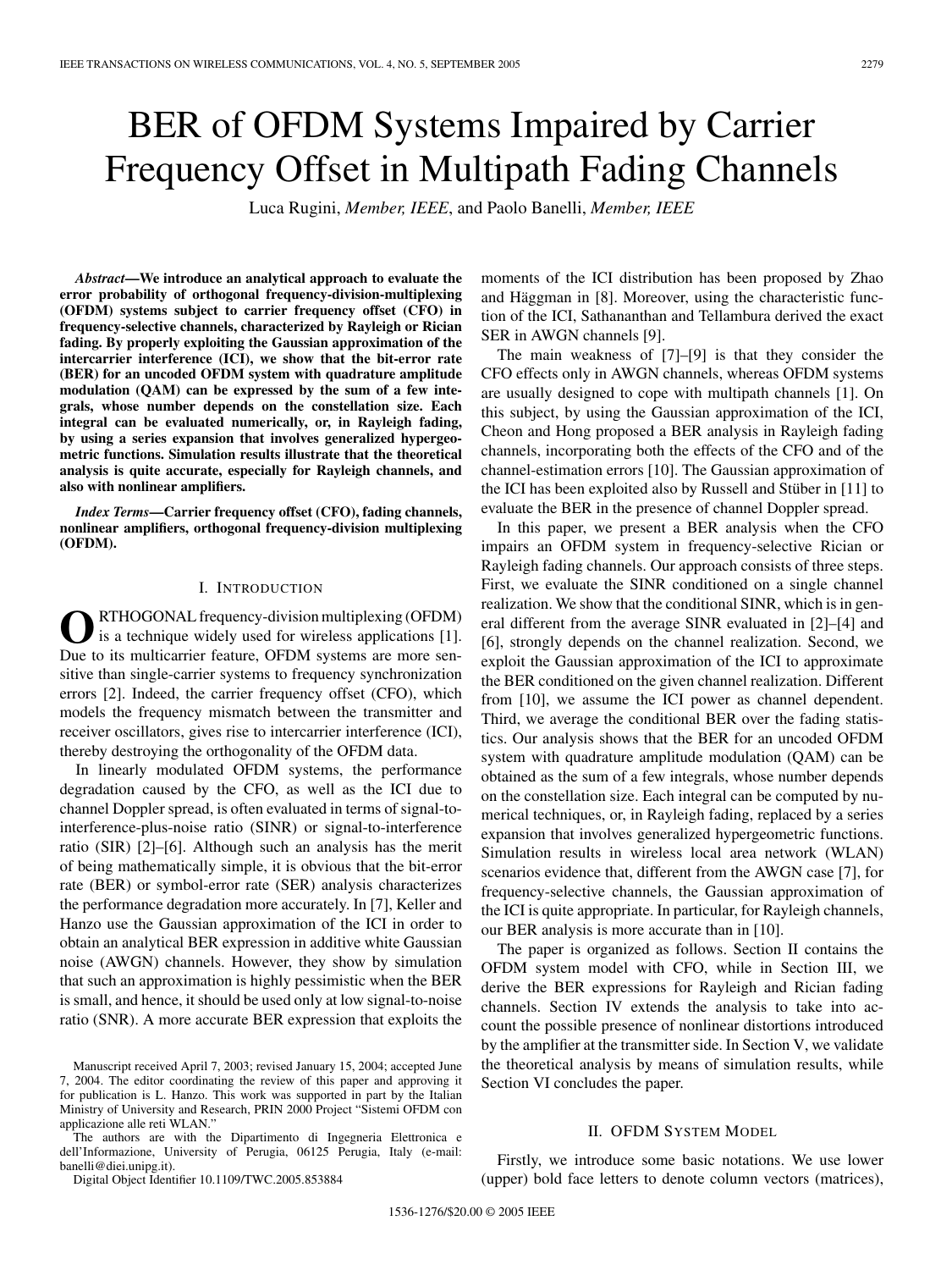superscripts  $*,$ <sup>T</sup>, and <sup>H</sup> to represent complex conjugate, transpose, and Hermitian operators, respectively. We employ  $E\{\cdot\}$ to represent the statistical expectation,  $\text{Re}[\cdot]$  to indicate the real part of a complex number,  $\max\{a_1,\ldots,a_N\}$  to identify the maximum among the real numbers  $a_1, \ldots, a_N$ , and  $\lceil x \rceil$  and |x| to denote the smallest integer greater than or equal to x, and the greatest integer smaller than or equal to  $x$ , respectively. and the greatest integer smaller than or equal to x, respectively.<br>The Q-function is defined as  $Q(x) = (1/\sqrt{2\pi}) \int_x^{+\infty} e^{-\nu^2/2} d\nu$ ,  $\mathbf{0}_{M\times N}$  is the  $M \times N$  all-zero matrix,  $\mathbf{1}_N$  is the N-dimensional all-one column vector, and  $\mathbf{I}_N$  is the  $N \times N$  identity matrix. We define  $[\mathbf{A}]_{m,n}$  as the  $(m, n)$ th entry of the matrix  $\mathbf{A}$ ,  $[\mathbf{a}]_n$  as the *nth* entry of the column vector **a**,  $(a)_{\text{mod }N}$  as the remainder after division of  $\alpha$  by  $N$ , and diag( $\alpha$ ) as the diagonal matrix with  $(n, n)$ th entry equal to  $[a]_n$ .

An OFDM system with  $N$  subcarriers and a cyclic prefix of length  $L$  is considered. Using a notation similar to [12], the  $l$ th transmitted block can be expressed as

$$
\mathbf{u}[l] = \mathbf{T}_{\mathrm{CP}} \mathbf{F}^{\mathrm{H}} \mathbf{s}[l] \tag{1}
$$

where  $\mathbf{u}[l]$  is a vector of dimension  $P = N + L$ , **F** is the  $N \times N$  unitary fast Fourier transform (FFT) matrix, defined by  $[\mathbf{F}]_{m,n} = N^{-1/2} \exp\{[-j2\pi(m-1)(n-1)]/N\}, \mathbf{s}[l]$  is the N-dimensional vector that contains the data symbols, and  $\mathbf{T}_{\text{CP}} = [\mathbf{I}_{\text{CP}}^{\text{T}} \mathbf{I}_{N}^{\text{T}}]^{\text{T}}$  is the  $P \times N$  matrix that inserts the cyclic prefix, where  $I_{\text{CP}}$  contains the last  $L$  rows of the identity matrix  $\mathbf{I}_N$ . The data symbols contained in  $\mathbf{s}[l]$ , drawn from an M-ary square QAM constellation, are assumed to be independent and identically distributed (i.i.d.) with power  $\sigma_{\rm S}^2 = 1$ .

After the parallel-to-serial conversion, the signal stream  $u[IP + n] = [u[l]]_n$  is transmitted through a multipath channel, with impulse response expressed by

$$
h(t) = \sum_{q=1}^{Q} \zeta_q R_{\psi}(t - \tau_q)
$$
 (2)

where Q is the number of paths,  $\zeta_q$  and  $\tau_q$  are the complex amplitude and the propagation delay, respectively, of the qth path, and  $R_{\psi}(\tau)$  is the autocorrelation function of the pulseshaping waveform  $\psi(t)$ . We consider a rectangular pulseshaping waveform with duration  $T<sub>S</sub> = T/N$ , where  $T<sub>S</sub>$  is the sampling period and  $\Delta_f = 1/T$  is the subcarrier spacing. The discrete-time equivalent channel is expressed by

$$
h[i] = h(iTS).
$$
 (3)

Throughout the paper, we assume that the channel amplitudes  $\{\zeta_q\}$  of the continuous-time channel (2) are Gaussian distributed. Hence, also the taps of the discrete-time channel (3) are Gaussian distributed, giving rise to Rayleigh or Rician fading depending on their mean value. We also assume that the maximum delay spread  $\tau_{\text{max}} = \max{\lbrace \tau_q \rbrace}$  is smaller than the cyclic-prefix duration  $\tau_{\rm CP} = LT_{\rm S}$ , i.e.,  $\bar{h}[i]$  may have nonzero entries only when  $0 \le i \le L$ .

At the receiver side, the samples obtained after matched filtering can be expressed as [13]

$$
x[p] = e^{j2\pi f_0 pT_S} \sum_{i=0}^{L} h[i]u[p-i] + w[p]
$$
 (4)

where  $f_0$  is the CFO, and  $w[p]$  represents the AWGN. Since we want to focus on the effects of the CFO, we will assume that the timing information is available at the receiver. This information could be acquired by exploiting timing-synchronization algorithms designed to work in the presence of an unknown CFO [14]–[16]. In any case, when timing errors are significant, the BER expressions we will derive later can be considered as BER lower bounds.

The P received samples relative to the lth OFDM block are grouped in the vector  $x[l]$ , thus obtaining [13]

$$
\mathbf{x}[l] = e^{\frac{j2\pi\epsilon lP}{N}} \tilde{\mathbf{D}} \left( \mathbf{H}_0 \mathbf{u}[l] + \mathbf{H}_1 \mathbf{u}[l-1] \right) + \tilde{\mathbf{w}}[l] \tag{5}
$$

where  $[\mathbf{x}[l]]_n = x[lP + n], \varepsilon = f_0T$  is the normalized CFO, **D** is a P × P diagonal matrix defined by  $[\mathbf{D}]_{n,n} = e^{j2\pi\varepsilon(n-1)/N}$ , and  $H_0$  and  $H_1$  are  $P \times P$  Toeplitz matrices defined by [12]

$$
\mathbf{H}_0 = \begin{bmatrix} h[0] & 0 & \cdots & \cdots & 0 \\ \vdots & \ddots & \ddots & & \vdots \\ h[L] & & \ddots & \ddots & \vdots \\ \vdots & \ddots & & \ddots & 0 \\ 0 & \cdots & h[L] & \cdots & h[0] \end{bmatrix}
$$

$$
\mathbf{H}_1 = \begin{bmatrix} 0 & \cdots & h[L] & \cdots & h[1] \\ \vdots & \ddots & & \ddots & \vdots \\ 0 & & \cdots & 0 & \cdots & 0 \end{bmatrix} .
$$
(6)

By applying the matrix  $\mathbf{R}_{\text{CP}} = [\mathbf{0}_{N \times L} \mathbf{I}_N]$  to  $\mathbf{x}[l]$  in (5), the cyclic prefix (and hence, the interblock interference) is eliminated, thus obtaining, by (1), the  $N \times 1$  vector [13]

$$
\mathbf{y}[l] = \mathbf{R}_{\mathrm{CP}} \mathbf{x}[l] = e^{\frac{j2\pi\varepsilon(lP+L)}{N}} \mathbf{D} \mathbf{H} \mathbf{F}^{\mathrm{H}} \mathbf{s}[l] + \mathbf{w}[l] \tag{7}
$$

where **D** is an  $N \times N$  diagonal matrix defined by  $[\mathbf{D}]_{n,n} =$  $e^{j2\pi\varepsilon(n-1)/N}$ ,  $\mathbf{H} = \mathbf{R}_{\text{CP}}\mathbf{H}_{0}\mathbf{T}_{\text{CP}}$  is the circulant channel matrix defined by  $[\mathbf{H}]_{m,n} = h[(m-n)_{mod N}]$ , and  $\mathbf{w}[l] =$  $\mathbf{R}_{\mathrm{CP}}\tilde{\mathbf{w}}[l]$ . By applying the FFT at the receiver, we obtain  $z[l] = \mathbf{F}y[l]$ , which by (7) can be rearranged as

$$
\mathbf{z}[l] = e^{\frac{j2\pi\varepsilon(lP+L)}{N}} \mathbf{\Phi} \mathbf{\Lambda} \mathbf{s}[l] + \mathbf{v}[l] \tag{8}
$$

where  $\Phi = \mathbf{FDF}^H$  is the circulant matrix that produces the ICI,  $\Lambda = FHF^H = \text{diag}(\lambda)$  is the channel diagonal matrix with elements expressed by

$$
\lambda = \sqrt{N} \mathbf{F} \mathbf{h} \tag{9}
$$

 $\mathbf{h} = [h[0] \cdots h[N-1]]^{\mathrm{T}}$  and  $\boldsymbol{\lambda} = [\lambda_1 \cdots \lambda_N]^{\mathrm{T}}$  being the channel vectors in the time domain and frequency domain,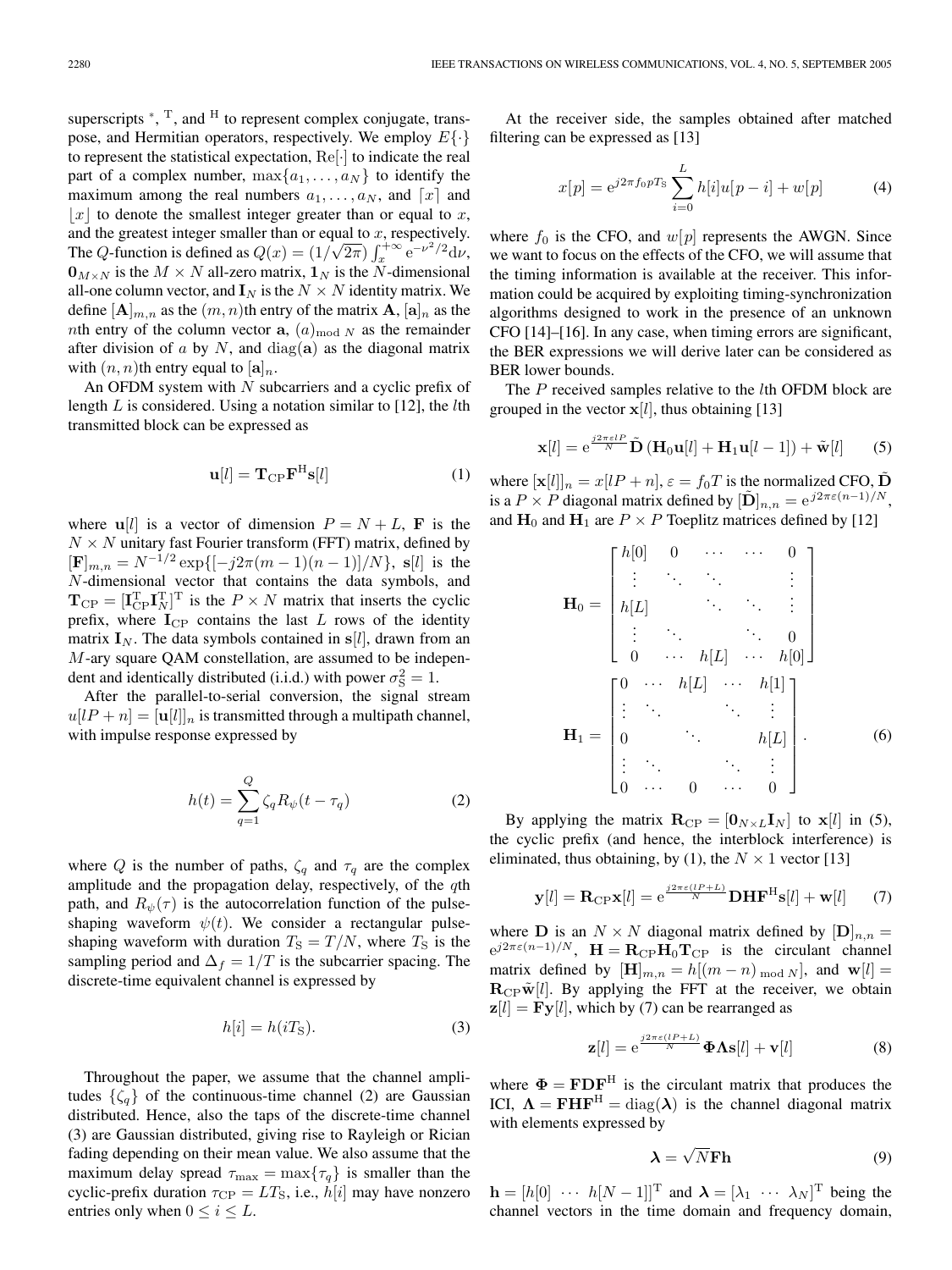respectively, and  $\mathbf{v}[l] = \mathbf{F}\mathbf{w}[l] = \mathbf{F}\mathbf{R}_{\text{CP}}\tilde{\mathbf{w}}[l]$  represents the AWGN. From the above definitions, it is straightforward to verify that [9]

$$
[\Phi]_{m,n} = \frac{\sin\left(\pi\left((n-m)_{\text{mod }N} + \varepsilon\right)\right)}{N\sin\left(\frac{\pi}{N}\left((n-m)_{\text{mod }N} + \varepsilon\right)\right)} \times e^{j\pi\frac{N-1}{N}\left((n-m)_{\text{mod }N} + \varepsilon\right)}.
$$
 (10)

Equation (8) shows the combined effect of the CFO and the frequency-selective channel on the received vector **z**[l]. The only difference, with respect to the AWGN case (i.e., when **Λ** reduces to  $I_N$ ), is that the CFO matrix  $\exp\{j2\pi\varepsilon(lP + \cdots)\}$  $L$ ]/ $N$ } $\Phi$ , in frequency-selective channels, acts on the channel-affected data vector **Λs**[l] rather than on the original data vector **s**[l]. Consequently, the presence of a CFO produces similar effects in both AWGN and frequency-selective scenarios, as briefly outlined in the following. First of all, since  $\Phi$  is not diagonal, there exists ICI among the channelaffected data. Moreover, since the elements on the main diagonal are characterized by  $|[\Phi]_{n,n}| < 1$ , the CFO introduces an attenuation of the useful data transmitted on each subcarrier. In addition, the matrix  $\Phi$  contains also a phase-shift term  $\exp\{[\frac{j\pi\varepsilon(N-1)}{N}\}\)$  that is common to all the subcarriers, which has to be added to the block-dependent phase-shift term  $\exp\{[j2\pi\varepsilon(lP+L)]/N\}$  in (8).

In this paper, we assume perfect channel state information at the receiver. Moreover, we assume that the receiver is able to perfectly compensate for the aggregate phase-shift term

$$
\varphi[l] = e^{\frac{j2\pi\varepsilon(lP+L)}{N}} e^{\frac{j\pi\varepsilon(N-1)}{N}}
$$
(11)

which produces a time-varying rotation of the constellation. Although this hypothesis may appear optimistic, it is a standard assumption [2], because it leads to time-invariant decision regions that correspond to the transmitted constellation. In any case, since the phase shift in (11) is common to all the subcarriers, its estimation can be incorporated into the channel-estimation step. Consequently, if pilot tones are employed, the estimation accuracy depends on the number of dedicated subcarriers.

Thus, by considering the effective channel as expressed by  $\varphi[l]\Lambda$ , and performing the classical zero-forcing equalization, from (8), we obtain

$$
\mathbf{z}_{\mathrm{EQ}}[l] = \varphi[l]^{-1} \mathbf{\Lambda}^{-1} \mathbf{z}[l] = \mathbf{\Lambda}^{-1} \mathbf{M} \mathbf{\Lambda} \mathbf{s}[l] + \mathbf{v}_{\mathrm{EQ}}[l] \qquad (12)
$$

where  $\mathbf{M} = \exp\{[-j\pi\varepsilon(N-1)]/N\}$ **Φ** contains the CFO, and  $\mathbf{v}_{\text{EQ}}[l] = \varphi[l]^{-1} \mathbf{\Lambda}^{-1} \mathbf{v}[l]$ . The decision over  $\mathbf{z}_{\text{EQ}}[l]$  is successively done according to the proper constellation size M.

# III. BER OF OFDM SYSTEMS WITH CFO IN FADING CHANNELS

In order to evaluate the error probability, without loss of generality, we focus on the signal received on the first subcarrier, dropping the block index l for the sake of simplicity.

We consider a scaled version of the decision variable, obtained from (12), as expressed by

$$
z_1 = \lambda_1 z_{\text{EQ},1} = m_1 \lambda_1 s_1 + \sum_{n=2}^{N} m_n \lambda_n s_n + v_1 \qquad (13)
$$

where  $z_{\text{EQ},1} = [\mathbf{z}_{\text{EQ}}[l]]_1$ ,  $s_n = [\mathbf{s}[l]]_n$ ,  $v_1 = \varphi[l]^{-1}[\mathbf{v}[l]]_1$ , and

$$
m_n = [\mathbf{M}]_{1,n} = \frac{\sin\left(\pi(n-1+\varepsilon)\right)}{N\sin\left(\frac{\pi(n-1+\varepsilon)}{N}\right)} e^{j\pi\frac{N-1}{N}(n-1)} \tag{14}
$$

represents the ICI coefficient due to the nth subcarrier for  $n = 2, \ldots, N$ , and the attenuation factor of the useful data when  $n = 1$ .

A possible approach to obtain the BER (or equivalently, the SER) consists of two steps. Firstly, we should calculate the conditional bit-error probability  $P_{\text{BE}}(s, \lambda)$  that depends on the symbols in  $\mathbf{s} = [s_1 \cdots s_N]^T$  and on the channel amplitudes in  $\lambda = [\lambda_1 \cdots \lambda_N]^T$ . Successively,  $P_{BE}(s, \lambda)$  should be averaged over the joint probability density function (pdf)  $f_{S,\Lambda}(s,\lambda) = f_S(s) f_\Lambda(\lambda)$  of the symbols and the channel amplitudes, as expressed by

$$
BER = \int_{\mathbf{s}, \lambda} P_{BE}(\mathbf{s}, \lambda) f_{S}(\mathbf{s}) f_{\Lambda}(\lambda) d\mathbf{s} d\lambda.
$$
 (15)

The main difficulty in evaluating (15) is due to the presence of the N-dimensional pdf  $f_\Lambda(\lambda)$ . Indeed, when dealing with multidimensional integrations, it would be easier to evaluate many single-variable integrals one at a time. However, (9) shows that the N variables in  $\lambda$  are correlated with one another, because the frequency-domain channel is obtained by combining at most  $L + 1$  random variables, which are the nonzero entries of **h**. Therefore,  $f_{\Lambda}(\lambda)$  cannot be expressed as a product of N separate one-dimensional pdfs. In order to overcome this problem, we bypass the multidimensional integration by using the equality given by  $f_{\Lambda}(\lambda) = f_{\overline{\Lambda}|\lambda_1}(\overline{\lambda}|\lambda_1) f_{\lambda_1}(\lambda_1)$ , where  $f_{\overline{\Lambda}|\lambda_1}(\overline{\lambda}|\lambda_1)$  is the conditional pdf of  $\overline{\lambda} = [\lambda_2 \cdots \lambda_N]^{\text{T}}$  given  $\lambda_1$ , and  $f_{\lambda_1}(\lambda_1)$  is the pdf of  $\lambda_1$ . Therefore, (15) becomes

$$
BER = \int_{\lambda_1} P_{BE}(\lambda_1) f_{\lambda_1}(\lambda_1) d\lambda_1 \tag{16}
$$

where

$$
P_{\text{BE}}(\lambda_1) = \int\limits_{\mathbf{s}, \overline{\lambda}} P_{\text{BE}}(\mathbf{s}, \lambda) f_{\overline{\Lambda}|\lambda_1}(\overline{\lambda}|\lambda_1) f_{\text{S}}(\mathbf{s}) \text{dsd}\overline{\lambda}. \tag{17}
$$

In the following, we show that it is possible to approximate  $P_{\text{BE}}(\lambda_1)$  without solving the multidimensional integral in (17). Hence, by (16), the BER can be expressed as an integral over a single complex variable.

# *A. BER Evaluation in Rayleigh Fading Channels*

When the channel experiences Rayleigh fading, the channel vector **h**, and hence  $\lambda$  in (9), is a zero-mean complex Gaussian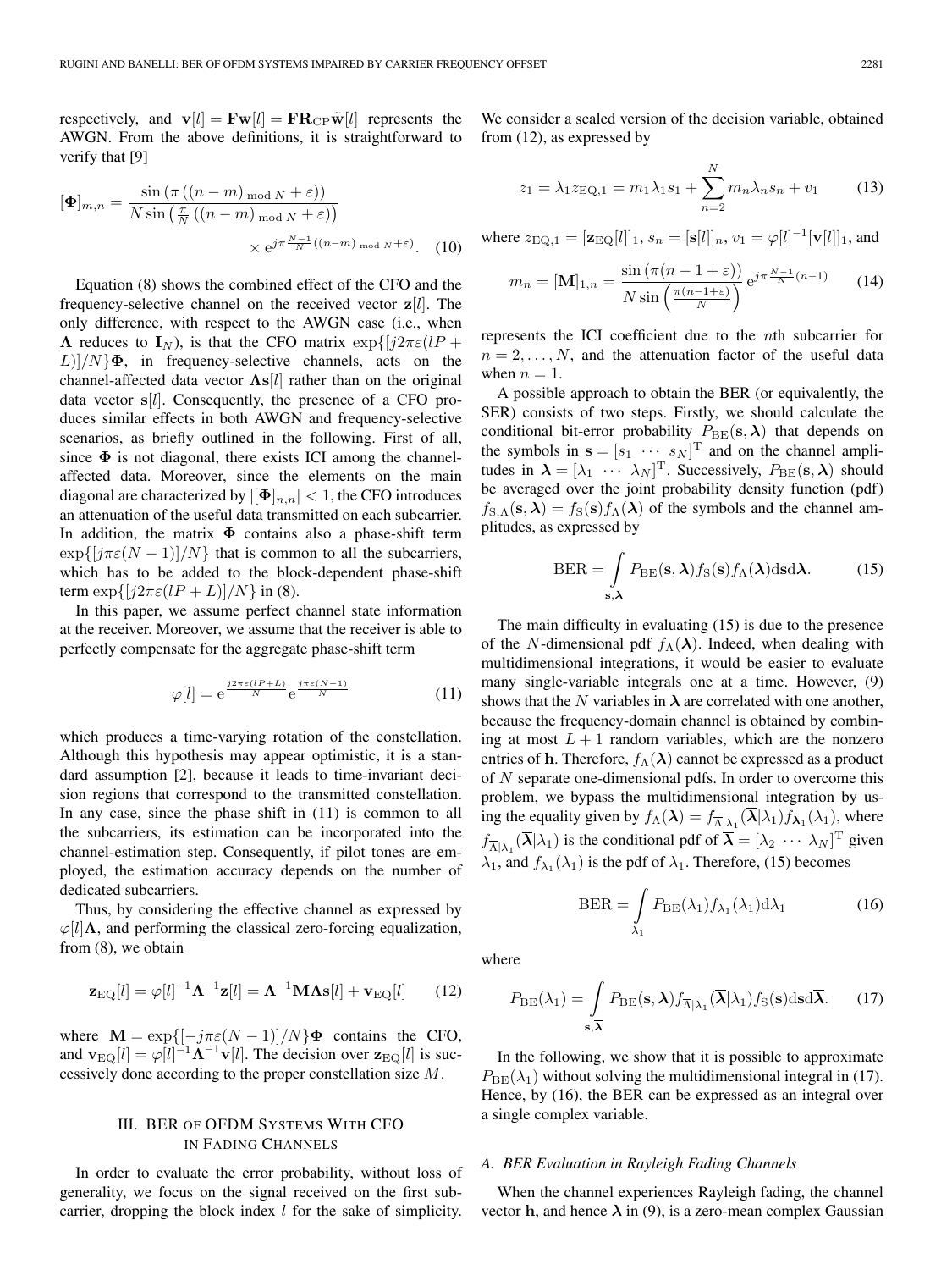random vector. In this case, the conditional pdf  $f_{\overline{\Lambda}|\lambda_1}(\lambda|\lambda_1)$ is an  $(N - 1)$ -dimensional Gaussian function with mean  $\eta_{\overline{\lambda}|\lambda_1}$ and covariance  $\mathbf{C}_{\overline{\boldsymbol{\lambda}}|\lambda_1}$  expressed by [17]

$$
\eta_{\overline{\lambda}|\lambda_1} = \lambda_1 c_{\lambda_1 \lambda_1}^{-1} \mathbf{c}_{\overline{\lambda} \lambda_1} \tag{18}
$$

$$
\mathbf{C}_{\overline{\boldsymbol{\lambda}}|\lambda_1} = \mathbf{C}_{\overline{\boldsymbol{\lambda}}\overline{\boldsymbol{\lambda}}} - c_{\lambda_1\lambda_1}^{-1} \mathbf{c}_{\overline{\boldsymbol{\lambda}}\lambda_1} \mathbf{c}_{\overline{\boldsymbol{\lambda}}\lambda_1}^{\mathrm{H}} \tag{19}
$$

where  $c_{\lambda_i \lambda_j} = E\{\lambda_i \lambda_j^*\}, \ \mathbf{c}_{\overline{\lambda} \lambda_1} = [c_{\lambda_2 \lambda_1} \cdots c_{\lambda_N \lambda_1}]^{\mathrm{T}}$ , and  $\mathbf{C}_{\overline{\lambda}}$  *λ* is the (*N* − 1)-dimensional square matrix extracted from

$$
\mathbf{C}_{\boldsymbol{\lambda}\boldsymbol{\lambda}} = E\{\boldsymbol{\lambda}\boldsymbol{\lambda}^{\mathrm{H}}\} = \begin{bmatrix} c_{\lambda_1\lambda_1} & \mathbf{c}_{\overline{\lambda}\lambda_1}^{\mathrm{H}} \\ \mathbf{c}_{\overline{\lambda}\lambda_1} & \mathbf{C}_{\overline{\lambda}\overline{\lambda}} \end{bmatrix}
$$
(20)

which is the covariance matrix of the frequency-domain channel, related to the covariance matrix  $C_{hh} = E\{hh^H\}$  of the time-domain channel by  $C_{\lambda\lambda} = NFC_{hh}F^{H}$ . After defining the conditional random variable  $t_1 = z_1|\lambda_1$ , from (13), we obtain

$$
t_1 = m_1 \lambda_1 s_1 + \sum_{n=2}^{N} m_n k_n s_n + v_1 \tag{21}
$$

where the conditional random variable  $k_n = \lambda_n |\lambda_1|$  is Gaussian, with mean value  $\eta_n = E\{k_n\}$  obtained from (18) as  $\eta_n =$  $\lambda_1 c_{\lambda_1 \lambda_1}^{-1} c_{\lambda_2 \lambda_1}$ , and with variance obtained from (19) as  $\sigma_n^2 =$  $[\mathbf{C}_{\overline{\boldsymbol{\lambda}}|\lambda_1}]_{n-1,n-1}, n = 2,\ldots,N.$  Consequently, by defining the zero-mean random variable  $\kappa_n = k_n - \eta_n$ , we obtain

$$
t_1 = m_1 \lambda_1 s_1 + \alpha_1 \lambda_1 + \beta_1 + v_1 \tag{22}
$$

where, by means of (18)

$$
\alpha_1 = c_{\lambda_1 \lambda_1}^{-1} \sum_{n=2}^{N} m_n c_{\lambda_n \lambda_1} s_n \tag{23}
$$

$$
\beta_1 = \sum_{n=2}^{N} m_n \kappa_n s_n.
$$
 (24)

The quantities  $\alpha_1$  and  $\beta_1$  depend on the statistical characterization of the channel in the frequency domain, which is contained in  $c_{\lambda_1 \lambda_1}^{-1} c_{\lambda_n \lambda_1}$  and in  $\kappa_n$ , respectively, on the normalized CFO  $\varepsilon$ , which is linked to  $m_n$  by (14), and on the transmitted symbols  $\{s_n\}$  corresponding to the interfering subcarriers  $n = 2, \ldots, N$ . It can be observed that  $\alpha_1$  in (23) depends on the correlation terms  $c_{\lambda_n\lambda_1}$  among the subcarriers deterministically, while  $\beta_1$  in (24) depends on the correlation terms  $c_{\lambda_n\lambda_1}$  statistically, by the variance of  $\kappa_n$  that is equal to  $\sigma_n^2 = [\mathbf{C}_{\overline{\boldsymbol{\lambda}} \vert \lambda_1}]_{n-1,n-1}$ . Anyway,  $\alpha_1$  and  $\beta_1$  do not depend on the specific value of  $\lambda_1$  that characterizes the channel realization.

From (22)–(24), it is evident that the ICI consists of two parts. The first one  $(\alpha_1 \lambda_1)$  is proportional to the channel amplitude  $\lambda_1$  of the useful signal. Hence,  $\alpha_1 \lambda_1$  represents the ICI part that fades synchronously with the useful signal. The power

of  $\alpha_1 \lambda_1$ , which obviously depends on  $\lambda_1$ , can be expressed as  $|\lambda_1|^2 \sigma_{\text{ICI},\alpha}^2$ , where

$$
\sigma_{\text{ICI}, \alpha}^2 = \left| c_{\lambda_1 \lambda_1}^{-1} \right|^2 \sum_{n=2}^N \left| m_n c_{\lambda_n \lambda_1} \right|^2. \tag{25}
$$

On the other hand, the second part  $(\beta_1)$  has a power that is independent of  $\lambda_1$ , and only depends on  $\mathbf{C}_{\overline{\boldsymbol{\lambda}}|\lambda_1}$ , as expressed by

$$
\sigma_{\text{ICI},\beta}^2 = \sum_{n=2}^{N} |m_n|^2 \sigma_n^2 = \sum_{n=2}^{N} |m_n|^2 [\mathbf{C}_{\overline{\lambda}|\lambda_1}]_{n-1,n-1}.
$$
 (26)

Since  $\alpha_1 \lambda_1$  and  $\beta_1$  are uncorrelated, the SINR conditioned on  $\lambda_1$  can be expressed as

$$
\gamma(\lambda_1) = \frac{|\lambda_1|^2 |m_1|^2}{|\lambda_1|^2 \sigma_{\text{ICI}, \alpha}^2 + \sigma_{\text{ICI}, \beta}^2 + \sigma_{\text{AWGN}}^2} \tag{27}
$$

where  $\sigma_{\text{ICI},\alpha}^2$  and  $\sigma_{\text{ICI},\beta}^2$  are expressed by (25) and (26), respectively, and  $\sigma_{\text{AWGN}}^2 = E\{|v_1|^2\}$ . We underline that the SINR expression (27) is conditioned on the specific channel gain  $\lambda_1$ , and therefore, it does not coincide with the average SINR evaluated in other papers (e.g., [2]–[4] and [6]). Moreover, the conditional SINR expression (27) is valid also when the paths of the channel in (2) are correlated in the time domain. Indeed, both (25) and (26) take into account the frequency-domain channel correlation, which is also influenced by a possible channel correlation in the time domain. In addition, since we consider time-invariant channels, our expression does not include Doppler-spread effects, which are considered in [5] and [6].

It is worth noting that, when the channel experiences frequency-flat fading, all the ICI is contained in  $\alpha_1 \lambda_1$ , because in this case all the subcarriers fade simultaneously. Indeed, when  $\lambda_n = \lambda_1 \forall n \in \{1, ..., N\}$ , by comparing (13) with (22), it holds true that  $\alpha_1 = \sum_{n=2}^{N} m_n s_n$  and  $\beta_1 = 0$ . On the other extreme,  $\alpha_1 = 0$  implies that  $\mathbf{c}_{\overline{\lambda} \lambda_1} = \mathbf{0}_{N-1 \times 1}$ , i.e., that the first subcarrier fades independently of the other subcarriers. However, the condition of independent fading is not realistic for all the subcarriers, because a diagonal  $C_{\lambda\lambda}$  implies a circulant  $C_{hh}$ , which is not compatible with the usual hypothesis that the cyclic-prefix length is shorter than the OFDM data block, i.e.,  $L < N$ .

Although  $\alpha_1$  in (23) is not strictly Gaussian, we observe that  $\alpha_1$  is obtained by the linear combination of the i.i.d. data symbols  $\{s_n\}_{n=2}^N$  with the coefficients  $\{m_n c_{\lambda_n \lambda_1}\}_{n=2}^N$ , apart from the scalar quantity  $c_{\lambda_1 \lambda_1}^{-1}$ . As a consequence, since practical OFDM systems have a high number  $N$  of subcarriers [1], the central limit theorem [18] allows the approximation of  $\alpha_1$  as a Gaussian random variable with zero mean and variance  $\sigma_{\text{ICI}, \alpha}^2$  expressed by (25).

As far as the second part of the ICI is concerned,  $\beta_1$  in (24) is a linear combination of the random variables  $\{\kappa_n s_n\}_{n=2}^N$ . It can be easily proven [18] that the pdf of  $\kappa_n s_n$  is a weighted sum of Gaussian functions, each with variance equal to  $E\{|\kappa_n|^2\}|s_n|^2$ . Thus, due to the channel correlation in the frequency domain, the pdf of  $\beta_1$  is not Gaussian. Anyway, we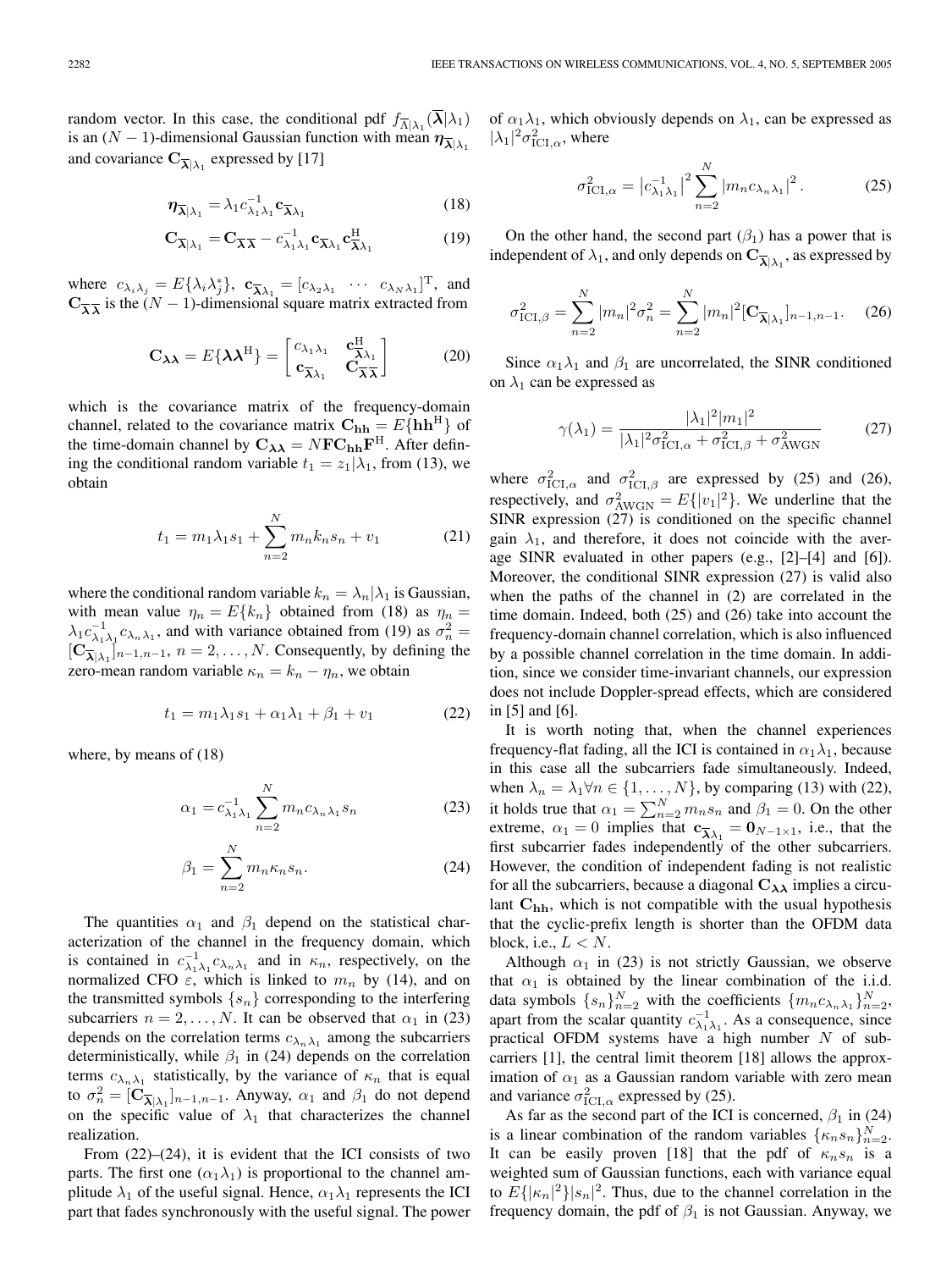can invoke the central limit theorem to approximate also  $\beta_1$  as Gaussian, with zero mean and variance expressed by (26).

As pointed out in Section I, the Gaussian approximation of the ICI produced by the CFO has been already exploited in [7] for AWGN channels and in [10] for Rayleigh fading channels. However, in our case, different from [10], the power of the ICI depends on the specific channel realization. In Section V, we will check the accuracy of the approximation employed in our approach.

By exploiting the Gaussian approximation, for QAM modulations with Gray coding, the conditional BER  $P_{BE}(\lambda_1)$  in (17) can be approximated by the standard BER expression for additive Gaussian noise. For example, the conditional BER for QPSK, i.e., 4-QAM, is expressed by

$$
P_{\text{BE}}(\lambda_1) = Q\left(\sqrt{\gamma(\lambda_1)}\right) \tag{28}
$$

while for 16-QAM it can be expressed by [19]

$$
P_{\text{BE}}(\lambda_1) = \frac{3}{4} Q\left(\sqrt{\frac{1}{5}\gamma(\lambda_1)}\right)
$$

$$
+ \frac{1}{2} Q\left(\sqrt{\frac{9}{5}\gamma(\lambda_1)}\right) - \frac{1}{4} Q\left(\sqrt{5\gamma(\lambda_1)}\right) \quad (29)
$$

where  $\gamma(\lambda_1)$  is the conditional SINR expressed by (27). In the general  $M$ -QAM case, the conditional BER is the sum of  $\sqrt{M-1}$  Q-shaped functions, as expressed by

$$
P_{\text{BE}}(\lambda_1) = \sum_{i=1}^{\sqrt{M}-1} a_i Q\left(\sqrt{b_i \gamma(\lambda_1)}\right)
$$
 (30)

where the coefficients  $\{a_i\}$  and  $\{b_i\}$  depend on the constellation size  $M$  [19]. Hence, the BER, obtained by inserting (27) and (30) in (16), is the sum of  $\sqrt{M} - 1$  integrals, as expressed by

$$
\text{BER} = \sum_{i=1}^{\sqrt{M}-1} a_i \int_{\lambda_1} Q\left(\sqrt{b_i \gamma(\lambda_1)}\right) f_{\lambda_1}(\lambda_1) d\lambda_1 \qquad (31)
$$

where  $f_{\lambda_1}(\lambda_1)$  is the complex Gaussian pdf of  $\lambda_1$ .

Without loss of generality, let us now focus on the QPSK case. By (27), it is evident that the conditional SINR, and hence, the conditional probability  $P_{\text{BE}}(\lambda_1)$  in (28), depends on  $|\lambda_1|$ , which is a real random variable with Rayleigh statistic. Therefore, by a suitable change of integration variable, the BER becomes

$$
BER = \int_{0}^{+\infty} Q\left(\sqrt{\frac{|\lambda_1|^2 |m_1|^2}{|\lambda_1|^2 \sigma_{\text{ICI},\alpha}^2 + \sigma_{\text{ICI},\beta}^2 + \sigma_{\text{AWGN}}^2}}\right) \times \frac{2|\lambda_1|}{c_{\lambda_1 \lambda_1}} \exp\left(-\frac{|\lambda_1|^2}{c_{\lambda_1 \lambda_1}}\right) d|\lambda_1| \quad (32)
$$

which can be solved by numerical techniques such as the Laguerre–Gauss quadrature [20], or estimated by Monte Carlo methods. Alternatively, the integral (32) can be expressed as the series expansion [21]

$$
BER = \frac{1}{2} - \frac{\sqrt{2}\mu}{4} e^{-\frac{\mu^2}{2\nu^2}} \sum_{k=0}^{+\infty} \frac{1}{k!} \left(\frac{\mu^2}{2\nu^2}\right)^k
$$

$$
\times {}_{2}F_0 \left(k + \frac{3}{2}, \frac{1}{2}; ; -\nu^2\right) \quad (33)
$$

where

$$
\mu^2 = \frac{c_{\lambda_1 \lambda_1} |m_1|^2}{\sigma_{\text{ICI}, \beta}^2 + \sigma_{\text{AWGN}}^2}
$$
(34)

$$
\nu^2 = \frac{c_{\lambda_1 \lambda_1} \sigma_{\text{ICI}, \alpha}^2}{\sigma_{\text{ICI}, \beta}^2 + \sigma_{\text{AWGN}}^2}
$$
(35)

and  $_2F_0(a, b; ; x) = \sum_{q=0}^{+\infty} (a)_q (b)_q (x^q/q!)$  represents the generalized hypergeometric function [22], where  $(a)_q = \Gamma(a +$  $q$ )/Γ(a) is the Pochhammer's symbol expressed by means of the Gamma function  $\Gamma(\cdot)$  [20]. The proof of the equivalence between (32) and (33) can be found in [21], which also contains a simple and accurate truncation criterion for the series expansion. Indeed, the relevant terms in (33) are only the ones between  $k_{\min}$  and  $k_{\max}$ , expressed by

$$
k_{\min} = \max\left\{0, \left[r - \frac{3}{2\sqrt{2\pi}t}\right]\right\}
$$
 (36)

$$
k_{\text{max}} = \left[ r + \frac{3}{2\sqrt{2\pi}t} \right] \tag{37}
$$

$$
r = \frac{\mu^2}{2\nu^2} \tag{38}
$$

$$
t = \frac{\sqrt{2}\mu}{4} e^{-r} \frac{1}{[r]!} r^{[r]}
$$
  
 
$$
\times {}_{2}F_{0} \left( [r] + \frac{3}{2}, \frac{1}{2}; ; -\nu^{2} \right).
$$
 (39)

#### *B. BER Evaluation in Rician Fading Channels*

In Rician channels, we assume, as usual, that a single lineof-sight (LOS) is present in the time domain, and consequently, the LOS term is the same for all the subcarriers. To evaluate the BER, we use the same approach adopted in the Rayleigh case. Thus, the conditional pdf  $f_{\overline{\Lambda}|\lambda_1}(\overline{\lambda}|\lambda_1)$  is still an  $(N-1)$ dimensional Gaussian with the same covariance matrix  $C_{\overline{\lambda}|\lambda_1}$ expressed by (19), but with a mean value expressed by [17]

$$
\eta_{\overline{\lambda}|\lambda_1} = \lambda_{\text{LOS}} \mathbf{1}_{N-1} + \lambda_{1,\text{NLOS}} c_{\lambda_1 \lambda_1}^{-1} \mathbf{c}_{\overline{\lambda} \lambda_1} \tag{40}
$$

where  $\lambda_{\text{LOS}} = E\{\lambda_1\}$ , and  $\lambda_{\text{LNLOS}} = \lambda_1 - \lambda_{\text{LOS}}$  is just the zero-mean normalization of the complex Gaussian random variable  $\lambda_1$ . By using  $t_1$  to represent the random variable  $z_1$ conditioned on  $\lambda_1 = \lambda_{\text{LOS}} + \lambda_{1,\text{NLOS}}$ , we obtain

$$
t_1 = m_1 \lambda_1 s_1 + \sum_{n=2}^{N} m_n k_n s_n + v_1 \tag{41}
$$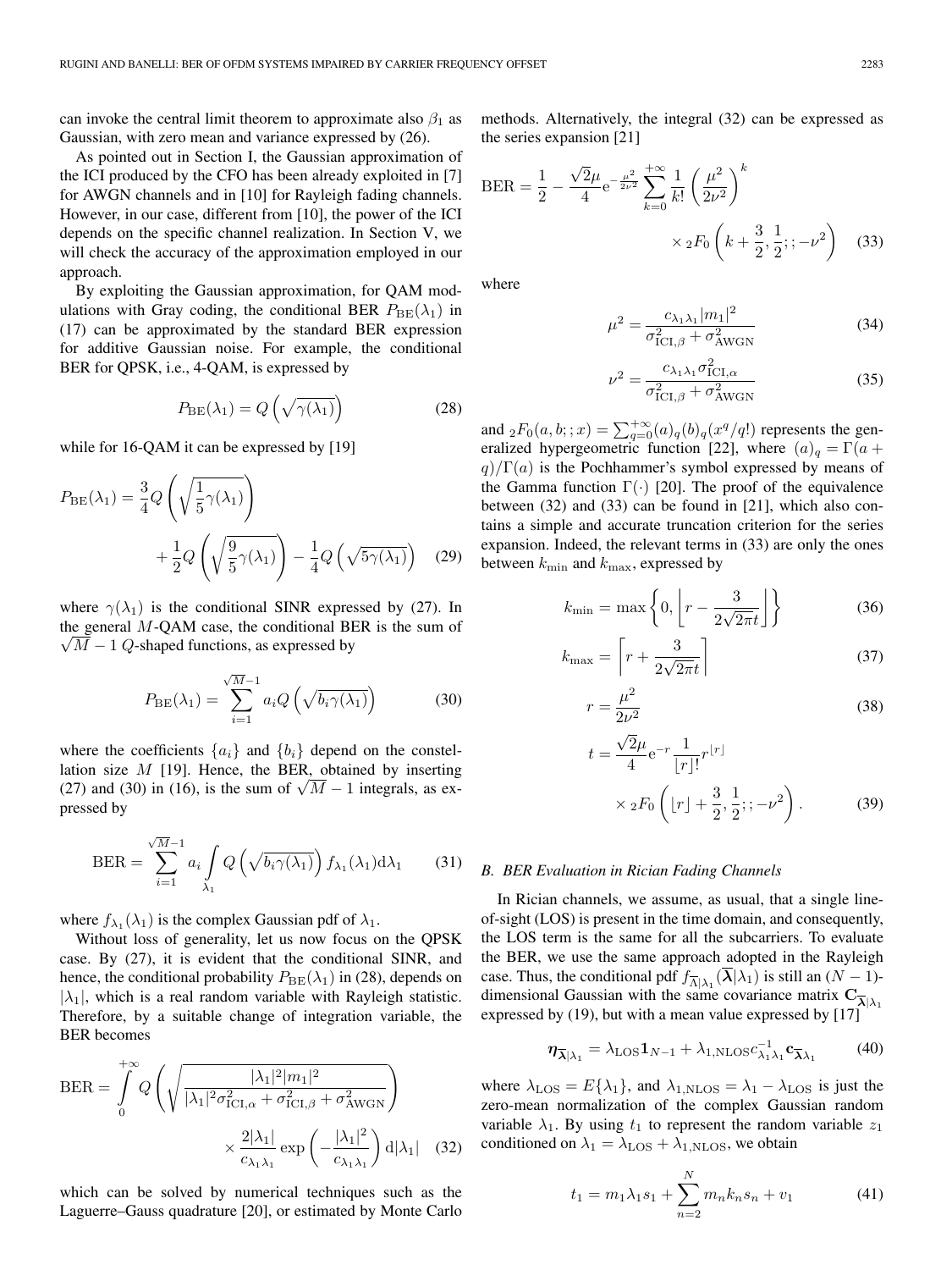where the conditional random variable  $k_n = \lambda_n |\lambda_1|$  is Gaussian with mean value  $\eta_n = \lambda_{\text{LOS}} + \lambda_{1,\text{NLOS}} c_{\lambda_1 \lambda_1}^{-1} c_{\lambda_n \lambda_1}$ . In this case,  $t_1$  can be expressed as

$$
t_1 = m_1 \lambda_{\text{LOS}} s_1 + m_1 \lambda_{1,\text{NLOS}} s_1
$$
  
+  $\alpha_1 \lambda_{1,\text{NLOS}} + \chi_1 + \beta_1 + v_1$  (42)

where

$$
\chi_1 = \lambda_{\text{LOS}} \sum_{n=2}^{N} m_n s_n \tag{43}
$$

and  $\alpha_1$  and  $\beta_1$  are defined in (23) and (24), respectively. Equation (42) tells us that the conditional variable  $t_1$  is the sum of a useful term and four noise terms, which, different from the Rayleigh case, are not all uncorrelated with one another. Specifically, the term  $\alpha_1 \lambda_{1,\text{NLOS}}$  is correlated with  $\chi_1$ , as expressed by

$$
\rho_{\text{ICI}, \alpha, \chi}(\lambda_{\text{LOS}}, \lambda_{1, \text{NLOS}})
$$
  
=  $E \{ \chi_1^* \alpha_1 \lambda_{1, \text{NLOS}} \}$   
=  $c_{\lambda_1 \lambda_1}^{-1} \lambda_{1, \text{NLOS}} \lambda_{\text{LOS}}^* \sum_{n=2}^N |m_n|^2 c_{\lambda_n \lambda_1}.$  (44)

By exploiting the Gaussian approximation for  $\alpha_1$ ,  $\beta_1$ , and  $\chi_1$ , and taking into account that  $\lambda_1 = \lambda_{\text{LOS}} + \lambda_{1,\text{NLOS}}$ , the conditional BER  $P_{BE}(\lambda_1)$  is again expressed as the sum of Q-type functions like the one in (30), with conditional SINR given by (45), shown at the bottom of the page, where

$$
\sigma_{\text{ICI}, \chi}^2 = |\lambda_{\text{LOS}}|^2 \sum_{n=2}^{N} |m_n|^2. \tag{46}
$$

Therefore, also in the Rician case, the BER can be obtained by numerical integration of (16). For QPSK, this integral is expressed by

$$
BER = \int_{\lambda_{1,\text{NLOS}}} Q\left(\sqrt{\gamma(\lambda_{\text{LOS}}, \lambda_{1,\text{NLOS}})}\right)
$$

$$
\times f_{\lambda_{1,\text{NLOS}}}\left(\lambda_{1,\text{NLOS}}\right) d\lambda_{1,\text{NLOS}} \quad (47)
$$

where  $f_{\lambda_{1,\text{NLOS}}}(\lambda_{1,\text{NLOS}})$  is complex Gaussian with zero mean. Obviously, the BER also depends on the Rician factor  $K$  that determines the LOS term  $\lambda$ <sub>LOS</sub>.

#### *C. BER Evaluation in the Presence of Guard Bands*

So far, we have assumed that all the  $N$  subcarriers are active, although any practical OFDM system contains some virtual (or null) subcarriers used as guard frequency bands [1]. However, it is easy to extend the BER analysis in order to take into account the presence of  $V$  virtual subcarriers, because a virtual subcarrier does not contribute to the ICI. As an example, assume that the null subcarriers are those with  $n \in \{N - \}$  $V + 1, N - V + 2, \ldots, N$ . The only modification to the previous analysis is that  $s_n = 0$  for these subcarriers. Therefore, the BER analysis still remains valid, provided that (25), (26), (44), and (46) are truncated up to  $n = N - V$ . Obviously, in this case, the BER is not the same for all the active subcarriers, because the ICI power is smaller for those subcarriers that are closer to the guard bands.

# IV. BER OF OFDM SYSTEMS WITH BOTH CFO AND NONLINEAR DISTORTIONS IN FADING CHANNELS

In this section, we extend the system model and the performance analysis in order to also take into account the nonlinear effects that may be introduced by the high-power amplifier (HPA) at the transmitter side. After passing through an instantaneous HPA, by exploiting the Bussgang theorem, the lth transmitted OFDM block can be modeled by [23], [24]

$$
\mathbf{u}[l] = A_0 \mathbf{T}_{\rm CP} \mathbf{F}^{\rm H} \mathbf{s}[l] + \mathbf{T}_{\rm CP} \mathbf{w}_{\rm NL}[l] \tag{48}
$$

where  $A_0$  represents the average linear amplification gain, and  $T_{\rm CP} \mathbf{w}_{\rm NL}[l]$  is the nonlinear-distortion noise, uncorrelated with the linear part  $A_0 \mathbf{T}_{\text{CP}} \mathbf{F}^{\text{H}} \mathbf{s}[l]$ . The validity of (48), based on a Gaussian distribution of  $\mathbf{F}^{\text{H}}\mathbf{s}[l]$ , is justified by the high number of subcarriers usually employed in OFDM systems  $(e.g., N > 32)$  [24].

By revising the system model with (48) instead of (1), (8) and (13) become

$$
\mathbf{z}[l] = A_0 e^{\frac{j2\pi\varepsilon(lP+L)}{N}} \mathbf{\Phi} \mathbf{\Lambda} \mathbf{s}[l] + e^{\frac{j2\pi\varepsilon(lP+L)}{N}} \mathbf{\Phi} \mathbf{\Lambda} \mathbf{v}_{\text{NL}}[l] + \mathbf{v}[l]
$$
(49)

$$
z_1 = A_0 m_1 \lambda_1 s_1 + A_0 \sum_{n=2}^{N} m_n \lambda_n s_n + \sum_{n=1}^{N} m_n \lambda_n v_{\text{NL},n} + v_1
$$
\n(50)

respectively, where  $v_{\text{NL},n} = [\mathbf{v}_{\text{NL}}[l]]_n$ , with  $\mathbf{v}_{\text{NL}}[l] =$  $\mathbf{Fw}_{\text{NL}}[l]$ . Therefore, the BER can still be expressed by (16), with a conditional BER  $P_{\text{BE}}(\lambda_1)$  modified to

$$
P_{\text{BE}}(\lambda_1) = \int_{\mathbf{s}, \mathbf{v}_{\text{NL}}, \overline{\lambda}} P_{\text{BE}}(\mathbf{s}, \mathbf{v}_{\text{NL}}, \lambda) f_{\overline{\Lambda}|\lambda_1}(\overline{\lambda}|\lambda_1) \newline \qquad \qquad -
$$

$$
\times f_{\rm S, V_{\rm NL}}(\mathbf{s}, \mathbf{v}_{\rm NL}) \text{d} s \text{d} \mathbf{v}_{\rm NL} \text{d} \lambda. \quad (51)
$$

(45)

$$
\gamma(\lambda_{\rm LOS}, \lambda_{1,\rm NLOS}) = \frac{|\lambda_{\rm LOS} + \lambda_{1,\rm NLOS}|^2 |m_1|^2}{|\lambda_{1,\rm NLOS}|^2 \sigma_{\rm ICI,\alpha}^2 + 2{\rm Re} \left[\rho_{\rm ICI,\alpha,\chi}(\lambda_{\rm LOS}, \lambda_{1,\rm NLOS})\right] + \sigma_{\rm ICI,\chi}^2 + \sigma_{\rm ICI,\beta}^2 + \sigma_{\rm AWGN}^2}
$$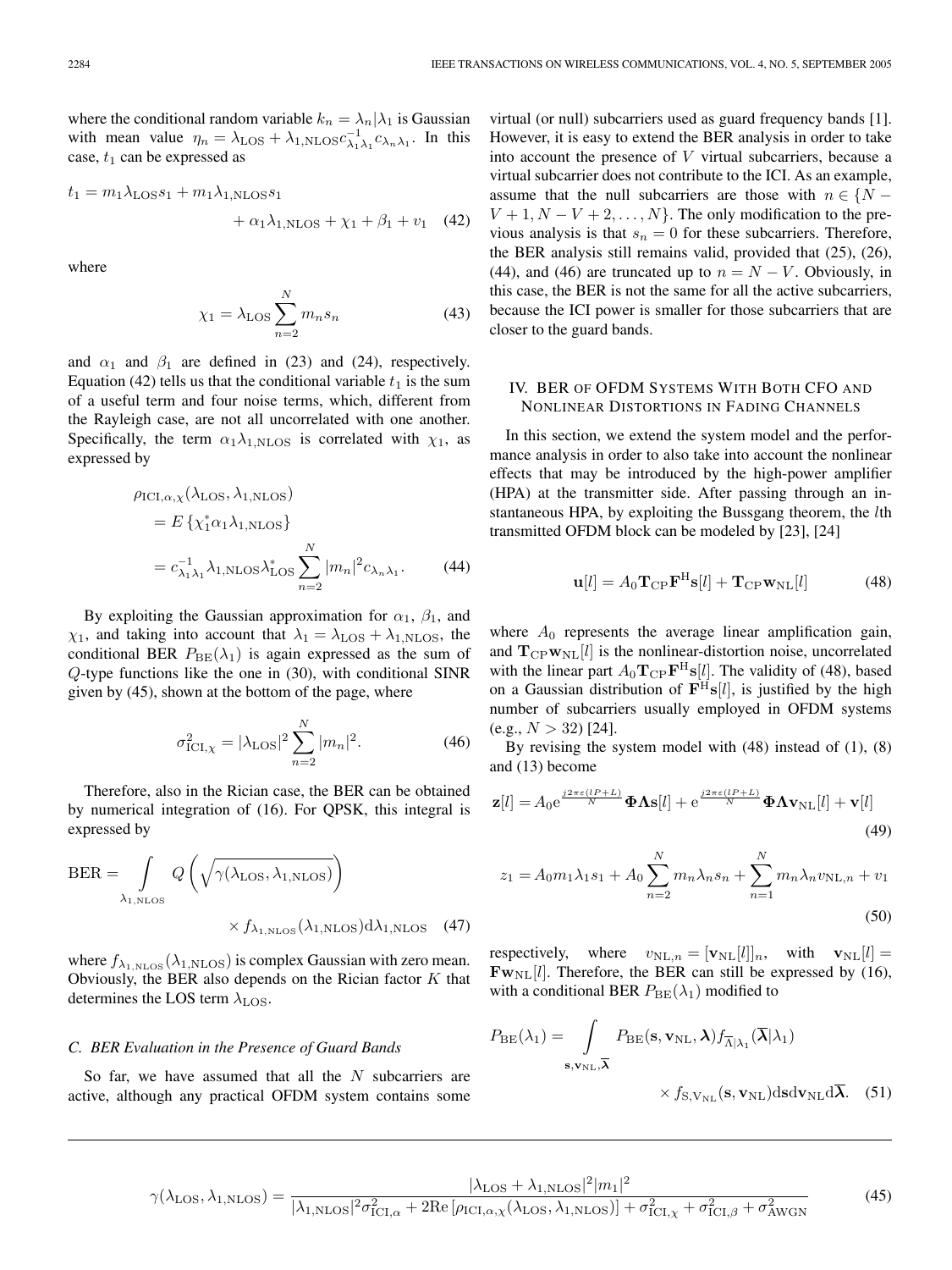By assuming Rayleigh fading, from (50), the conditional random variable  $t_1 = z_1 | \lambda_1$  becomes

$$
t_1 = A_0(m_1\lambda_1 s_1 + \alpha_1\lambda_1 + \beta_1) + \tilde{\alpha}_1\lambda_1 + \tilde{\beta}_1 + v_1 \quad (52)
$$

where  $\alpha_1$  and  $\beta_1$  are expressed by (23) and (24), respectively, and

$$
\tilde{\alpha}_1 = c_{\lambda_1 \lambda_1}^{-1} \sum_{n=1}^{N} m_n c_{\lambda_n \lambda_1} v_{\text{NL},n}
$$
 (53)

$$
\tilde{\beta}_1 = \sum_{n=2}^{N} m_n \kappa_n v_{\text{NL},n}.
$$
\n(54)

Since each element of the nonlinear-distortion noise vector  $\mathbf{v}_{\text{NL}}[l] = \mathbf{F} \mathbf{w}_{\text{NL}}[l]$  is obtained by linear combination of N elements, when N is large, the pdf of  $\mathbf{v}_{\text{NL}}[l]$  can be approximated by an N-dimensional Gaussian with zero mean and covariance expressed by  $\mathbf{C}_{\text{NL}} = E\{\mathbf{v}_{\text{NL}}[l]\mathbf{v}_{\text{NL}}[l]^{\text{H}}\}$ . Therefore, by exploiting the uncorrelatedness between the nonlinear-distortion noise and the useful term, it is straightforward to obtain the BER as in (30), with conditional SINR expressed by (55), shown at the bottom of the page, where

$$
\sigma_{\rm NL,\alpha}^2 = |c_{\lambda_1\lambda_1}^{-1}|^2 \sum_{i=1}^N \sum_{j=1}^N m_i m_j^* c_{\lambda_i\lambda_1} c_{\lambda_j\lambda_1}^* [\mathbf{C}_{\rm NL}]_{i,j} \quad (56)
$$

$$
\sigma_{\mathrm{NL},\beta}^{2} = \sum_{i=2}^{N} \sum_{j=2}^{N} m_{i} m_{j}^{*} \left[ \mathbf{C}_{\overline{\lambda}|\lambda_{1}} \right]_{i-1,j-1} [\mathbf{C}_{\mathrm{NL}}]_{i,j}.
$$
 (57)

The elements of  $C_{NL}$ , as well as the linear gain  $A_0$ , can be evaluated by means of closed-form expressions that depend on the autocorrelation function of the HPA input, on the input backoff (IBO)  $B_{IN}$  to the HPA, and on the amplitude modulation to amplitude modulation (AM/AM) and the amplitude modulation to phase modulation (AM/PM) curves of the HPA [23]. Moreover, since the nonlinear-distortion noise has an almost-flat power spectral density in the bandwidth of the useful signal, we can use the approximation  $C_{NL} \approx \sigma_{NL}^2 I_N$ , with  $\sigma_{\text{NL}}^2$  calculated as  $\sigma_{\text{NL}}^2 = (1/N) \sum_{n=1}^{N} [\mathbf{C}_{\text{NL}}]_{n,n}$  [23]. Therefore, (56) and (57) become

$$
\sigma_{\rm NL,\alpha}^2 \approx \sigma_{\rm NL}^2 \left( |m_1|^2 + \sigma_{\rm ICI,\alpha}^2 \right) \tag{58}
$$

$$
\sigma_{\text{NL},\beta}^2 \approx \sigma_{\text{NL}}^2 \sigma_{\text{ICI},\beta}^2 \tag{59}
$$

and the conditional SINR (55) can be approximated as

$$
\gamma(\lambda_1) \approx \frac{|\lambda_1|^2 |A_0|^2 |m_1|^2}{|\lambda_1|^2 \sigma_\alpha^2 + \sigma_\beta^2 + \sigma_{\text{AWGN}}^2}
$$
(60)

where

$$
\sigma_{\alpha}^{2} = (|A_{0}|^{2} + \sigma_{\rm NL}^{2}) \sigma_{\rm{ICI}, \alpha}^{2} + \sigma_{\rm NL}^{2} |m_{1}|^{2}
$$
 (61)

$$
\sigma_{\beta}^2 = \left(|A_0|^2 + \sigma_{\mathrm{NL}}^2\right)\sigma_{\mathrm{ICI},\beta}^2. \tag{62}
$$

Also, in this case, we can avoid the numerical integration by resorting to series expansions of  $_2F_0$ -type generalized hypergeometric functions like the one in (33). In this case, by assuming QPSK with Gray coding, the BER is expressed by

$$
BER \approx \frac{1}{2} - \frac{\sqrt{2}\mu}{4} e^{-\frac{\mu^2}{2\nu^2}} \sum_{k=0}^{+\infty} \frac{1}{k!} \left(\frac{\mu^2}{2\nu^2}\right)^k
$$

$$
\times {}_{2}F_0 \left(k + \frac{3}{2}, \frac{1}{2}; ; -\nu^2\right) \quad (63)
$$

where

$$
\mu^2 = \frac{c_{\lambda_1 \lambda_1} |A_0|^2 |m_1|^2}{\sigma_\beta^2 + \sigma_{\text{AWGN}}^2} \tag{64}
$$

$$
\nu^2 = \frac{c_{\lambda_1 \lambda_1} \sigma_\alpha^2}{\sigma_\beta^2 + \sigma_{\text{AWGN}}^2}
$$
(65)

with  $\sigma_{\alpha}^2$  and  $\sigma_{\beta}^2$  expressed by (61) and (62), respectively.

The performance analysis in the presence of nonlinear distortions for Rician channels can be obtained as follows. Firstly, from (50), we can evaluate the conditional random variable  $t_1 = z_1|\lambda_1$  by using the same approach adopted for Rician channels in linear scenarios. Successively, like for Rayleigh channels, we can exploit the Gaussian approximation of the nonlinear-distortion noise in order to get the conditional SINR. Both the approaches are very similar to the ones already described in Section III-B and in this section, and therefore, for the sake of brevity, a detailed derivation is omitted.

#### V. SIMULATION RESULTS

In this section, we present some simulation results in order to validate the Gaussian approximation of the ICI applied in the theoretical analysis. We consider an OFDM system with  $N = 64$  subcarriers, with a subcarrier separation of  $\Delta_f =$  $1/T = 312.5$  kHz, and with cyclic prefix of length  $L = 16$ . We use the channel models B and D of the IEEE 802.11a WLAN standard [25]. In the models B and D, each time-domain tap suffers independent Rayleigh and Rician fading, respectively, with exponentially decaying power delay profile, and root mean square (rms) delay spread equal to 100 and 140 ns, respectively.

Fig. 1 shows the BER performance of QPSK in the Rayleigh channel B, as a function of the received  $(E_b/N_0)$  =  $(c_{\lambda_1 \lambda_1}/\sigma_{\text{AWGN}}^2 \log_2 M)$ . It is evident that the theoretical analysis exactly predicts the simulated BER for different

$$
\gamma(\lambda_1) = \frac{|\lambda_1|^2 |A_0|^2 |m_1|^2}{|\lambda_1|^2 |A_0|^2 \sigma_{\rm{ICI},\alpha}^2 + |A_0|^2 \sigma_{\rm{ICI},\beta}^2 + |\lambda_1|^2 \sigma_{\rm{NL},\alpha}^2 + \sigma_{\rm{NL},\beta}^2 + \sigma_{\rm{AWGN}}^2}
$$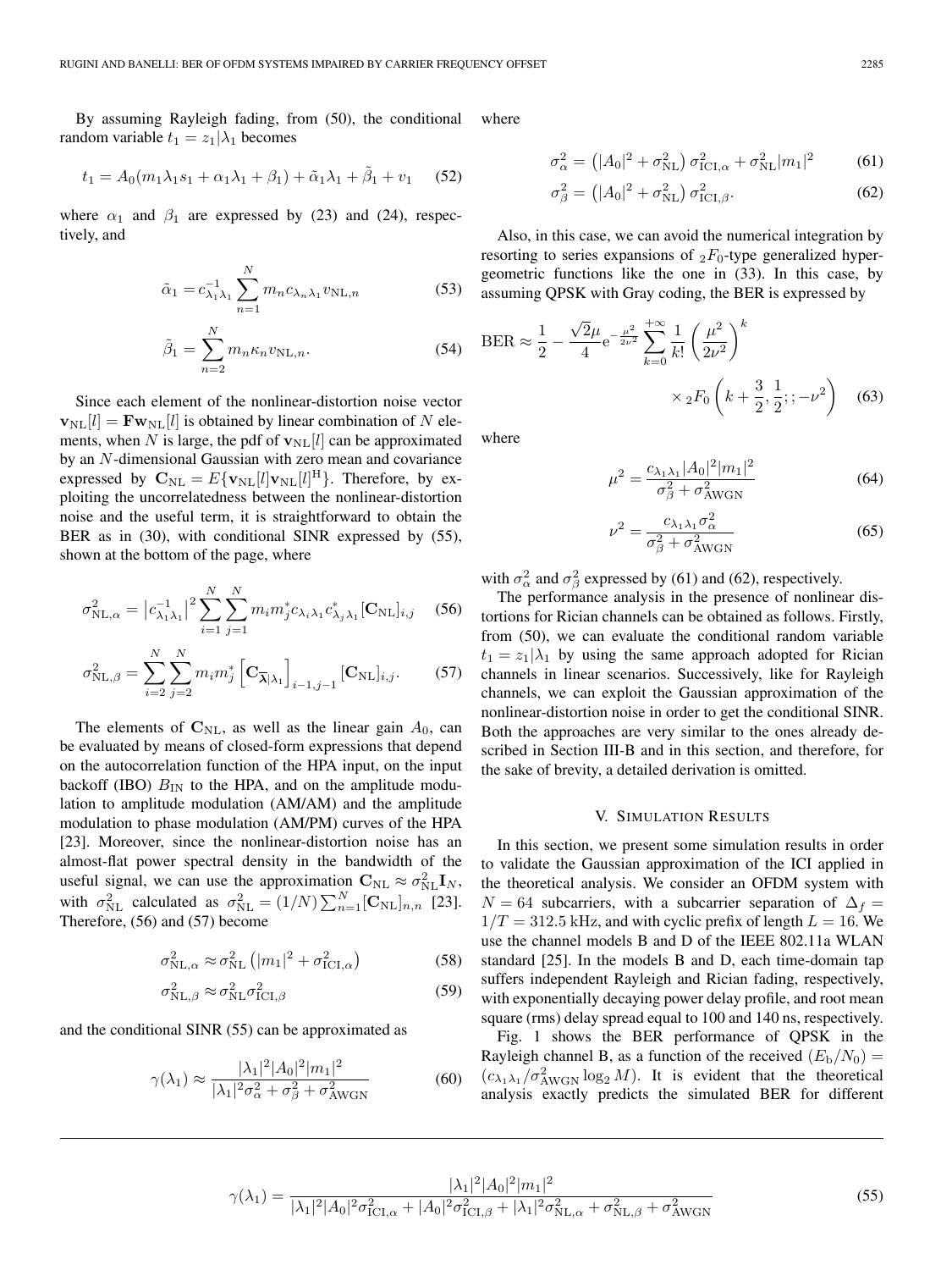

Fig. 1. BER of QPSK in the Rayleigh channel B.



Fig. 2. BER of 16-QAM in the Rayleigh channel B.

values of the normalized CFO  $\varepsilon$ . Such a good agreement clearly indicates that, different from the AWGN case [7], in frequencyselective scenarios, the Gaussian approximation of the ICI leads to accurate results. The motivation of this accuracy can be easily explained. Indeed, when the interference is the sum of many variables, the approximation by a single Gaussian random variable gets worse at the tail of the Gaussian pdf, and consequently, the approximated BER is not sufficiently accurate when the true BER is small (i.e., when the interference power is small compared to the signal power). The mismatch between the approximated and the exact BER happens not only in AWGN channels, but also for the conditional BER  $P_{BE}(\lambda_1)$  in our scenario. However, in fading channels, the BER is obtained by averaging  $P_{\text{BE}}(\lambda_1)$  over the pdf of  $\lambda_1$ , and hence, it is practically imposed by the values of  $P_{\text{BE}}(\lambda_1)$ that correspond to the small values of  $|\lambda_1|$  [26]. For these values, the Gaussian approximation is very good, because  $P_{\text{BE}}(\lambda_1)$  is high (i.e., the interference power is significant with respect to the signal power), and therefore, the obtained BER



Fig. 3. BER of QPSK in the Rayleigh channel B.



Fig. 4. BER of QPSK in the presence of guard bands.

exactly matches with the true BER. This behavior is confirmed by the results of Fig. 2, which shows the BER of 16-QAM versus  $E_{\rm b}/N_0$  for different values of the normalized CFO  $\varepsilon$ , and by the results of Fig. 3, which exhibits the BER of QPSK versus the normalized CFO  $\varepsilon$  for different values of  $E_{\rm b}/N_0$ .

Figs. 1 and 2 show also the BER performance obtained using the ICI approximation proposed in [10]. Although the paper [10] mainly deals with the effect of the channel-estimation errors, it approximates all the ICI as a zero-mean Gaussian random variable with power independent of the fading gain. However, as we showed in (22), part of the ICI is proportional to the fading gain  $\lambda_1$ . Therefore, when  $|\lambda_1|$  is low (high), the ICI power is smaller (larger) than the one assumed in [10]. Since most of the errors are committed when  $|\lambda_1|$  is low, it turns out that in [10], the degradation due to the ICI is overestimated, as confirmed by the BER floors in Figs. 1 and 2.

Fig. 4 shows the BER when  $N_A = N - V = 52$  out of  $N = 64$  subcarriers are active [25], using OPSK and channel B.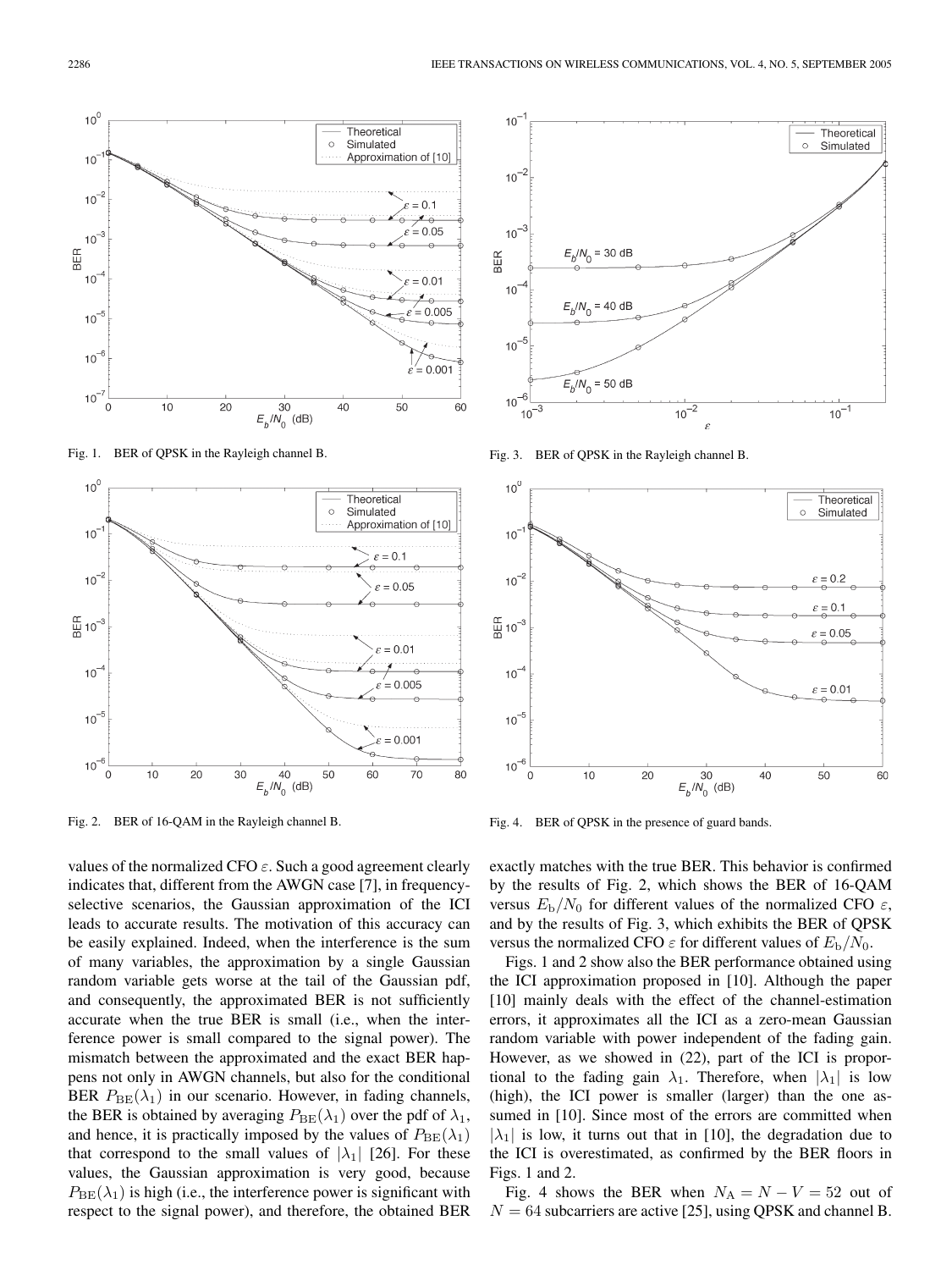

Fig. 5. BER of QPSK in the Rician channel D.



Fig. 6. BER of 16-QAM in the Rician channel D.

As a worst case for checking the Gaussian approximation, we considered the BER of the best subcarrier, because in this case, the number of subcarriers that contribute to the ICI is the smallest one. Anyway, Fig. 4 clearly evidences that the approximation is very accurate in this context too.

Figs. 5 and 6 illustrate the BER performance in the channel D with Rician factor  $K = 10$ , for QPSK and 16-QAM, respectively. In such a scenario, for high values of  $E_b/N_0$ , the theoretical BER, which is obtained by Monte Carlo integration of (47), is less accurate than in the previous cases. The reason for this inaccuracy is the high Rician factor  $K$ , which produces a high value of the channel mean value  $\lambda_{\text{LOS}}$ . Consequently, the term  $\chi_1$  in (43) is the dominant one among the ICI terms. Since  $\chi_1$  is similar to the ICI term in AWGN channels, we expect that the theoretical BER overestimates the true BER, as in AWGN channels [7]. Nevertheless, as shown in Figs. 5 and 6, in Rician channels, this mismatch is very small.

Fig. 7 shows the BER performance in the presence of a nonlinear HPA at the transmitter, when the normalized CFO



Fig. 7. BER of 16-QAM in the Rayleigh channel B when  $\varepsilon = 0.01$ .

is equal to  $\varepsilon = 0.01$ , using 16-QAM and the channel B. In the presence of nonlinear distortion, we define  $E_{\rm b}/N_0 =$  $c_{\lambda_1\lambda_1}(|A_0|^2 + \sigma_{\rm NL}^2)/(\sigma_{\rm AWGN}^2\log_2 M)$ , and the output backoff (OBO) as  $B_{\text{OUT}} = P_{\text{U},\text{MAX}} / \sigma_{\text{U}}^2$ , where  $P_{\text{U},\text{MAX}}$  and  $\sigma_{\text{U}}^2$  are the maximum power and the mean power, respectively, of the HPA output signal. We assume that the amplifier is perfectly predistorted, i.e., it behaves as a clipper of the HPA input envelope. In this case, it holds true that  $B_{\text{OUT}} = B_{\text{IN}}/(1$  $e^{-B_{IN}}$  and that  $A_0 = 1 - e^{-B_{IN}} + (\sqrt{\pi B_{IN}}/2)$ erfc $(\sqrt{B_{IN}})$ [23]. The results of Fig. 7 clearly indicate that the theoretical analysis is quite accurate also when both CFO and nonlinear distortions are present. Indeed, the Gaussian approximation of the nonlinear-distortion noise is quite accurate for low OBO, i.e., when the nonlinear-distortion noise dominates the ICI. On the contrary, if the OBO is high, the Gaussian approximation of the nonlinear-distortion noise is not very accurate for  $N = 64$ active subcarriers [27]. However, at high OBO, the nonlineardistortion noise is dominated by the ICI, whose pdf is well approximated by a Gaussian function.

Finally, we want to point out that the Gaussian approximation of the ICI can be successfully applied not only in WLAN scenarios, but also in broadcasting environments. Indeed, the OFDM systems usually employed for broadcasting applications have thousands of active subcarriers [1], and therefore, it is expected that the Gaussian approximation of the ICI will perform even better than in WLAN situations. Moreover, with thousands of active subcarriers, also the Gaussian approximation of the nonlinear-distortion noise is very accurate [23], [27], and therefore, the proposed approach is even more reliable.

# VI. CONCLUSION

We have proposed a theoretical approach that allows the prediction of the BER of uncoded OFDM systems impaired by CFO in frequency-selective Rayleigh (or Rician) fading channels. We also considered the joint effect of CFO and nonlinear distortions introduced by a nonlinear amplifier at the transmitter. The proposed approach, based on the Gaussian approximation of the ICI, is not only characterized by a good